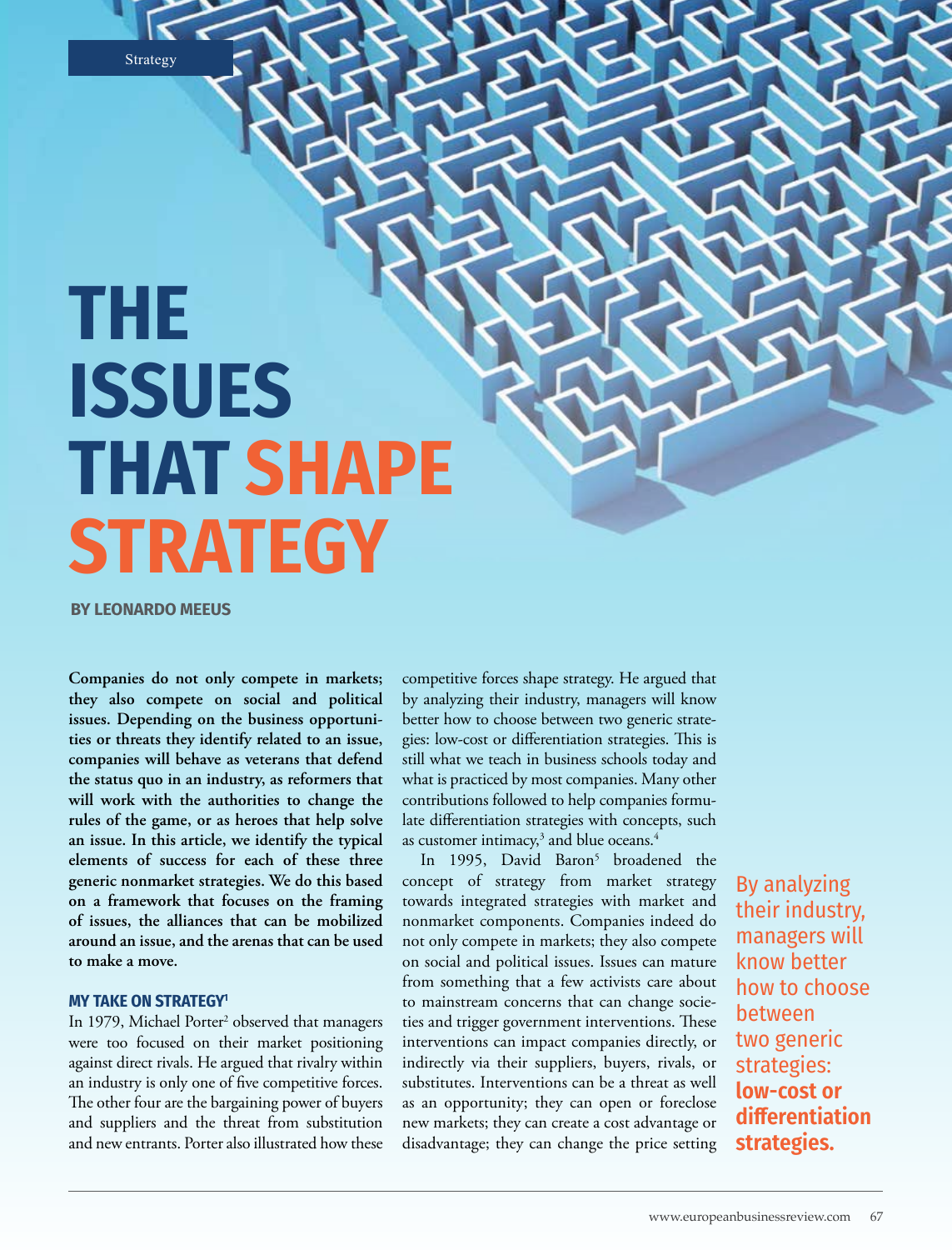# Managing issues implies making choices on how to frame the issue, in which government and media arenas to make a move, and who to mobilize in an alliance.

in your industry; they can handicap or propel new entrants. Baron also introduced the I^4 framework<sup>6</sup> with issues, interests, institutions, and information to help companies analyze their nonmarket environment in analogy with the Porter framework to analyze their industry or market environment.

In 2017, Sinziana Dorobantu, Assem Kaul, and Bennet Zelner7 proposed a nonmarket strategy topology from the perspective of institutions. They argued that firms operating in countries with captured or incomplete institutions, will need a different nonmarket strategy than those operating in a context with stronger institutions. Dorobantu et al. made an overview of different streams of relevant literature to conclude that firms can adapt to a given institutional setting, they can also transform institutions or establish their own institutional structures. They can decide to do this alone, or in collaboration with other actors.

To complement the institutional perspective, this article looks at nonmarket strategies from the perspective of social and political issues.8 Managing issues implies making choices on how to frame the issue, in which government and media arenas to make a move, and who to mobilize in an alliance. We provide guiding questions to formulate a nonmarket strategy in this three-dimensional framework with framing, alliances, and arenas. We also distinguish four generic nonmarket strategies: most choose to be conservative with veteran strategies, progressive with reformer strategies, or proactive on issues with hero strategies; unfortunately, some choose to manipulate issues with old school strategies. We finally identify the elements of success for hero, reformer, and veteran strategies.

## **COMPETING ON ISSUES AND SOLUTIONS TO ISSUES**

For each issue, there are competing views. Issues have early adopters. If they care enough to convince others, they will become activists. Others will ignore or actively oppose the issue. Some issues reach a tipping point<sup>9</sup> leading to mediatized public outrage. This will motivate government to act or it will motivate voters to elect new political representatives. Even before government intervenes in an industry, the pressure from activists or other interest groups can reach levels that force companies to change their position. For example, several big brands boycotted Facebook advertising for not doing enough against racism on their platform.

Paul Slovic<sup>10</sup> has been a pioneer in identifying the factors that explain public outrage for issues, which he refers to as risks. Based on surveys, he showed that we do not only have scientific information about risks, but we also have feelings or perceptions. The factors that play a role include the novelty, severity, fairness, and context of the issue. For example, product safety is an issue in most industries, but issues with product safety are more likely to create outrage in a new industry or product line. If a self-driving car has an accident, it makes all the headlines, while other car accidents hardly get any attention anymore. Many years ago, this was the same for cars when they started to replace horses. When something is new, there is also limited scientific information available or it has not yet reached the public to help us build trust. The severity of an issue is more than the information that is available on how exposed we are to that issue. We perceive something to be more severe if the impact is catastrophic as opposed to chronic. Cars make more casualties on an annual basis than planes, but more people are afraid of flying than they are of driving a car. When the Boeing 737 Max crashed, it was an incident that created a lot of outrage because it was unfair. The company cut corners on safety to maintain market share. The risks were assigned to passengers and the benefits went to the company. The passengers were coerced into that risk; they had not chosen to be the test group for that new plane. A company testing a new vaccine to save lives with a test group of people that volunteered is a very different situation. Context also matters. Boeing made a good villain in some parts of the world as an American company with non-American casualties, all morally relevant to understand how the public and the authorities reacted to the issue.

For each issue, there are also competing solutions. Some issues are so close to government intervention that opposing the issue is useless.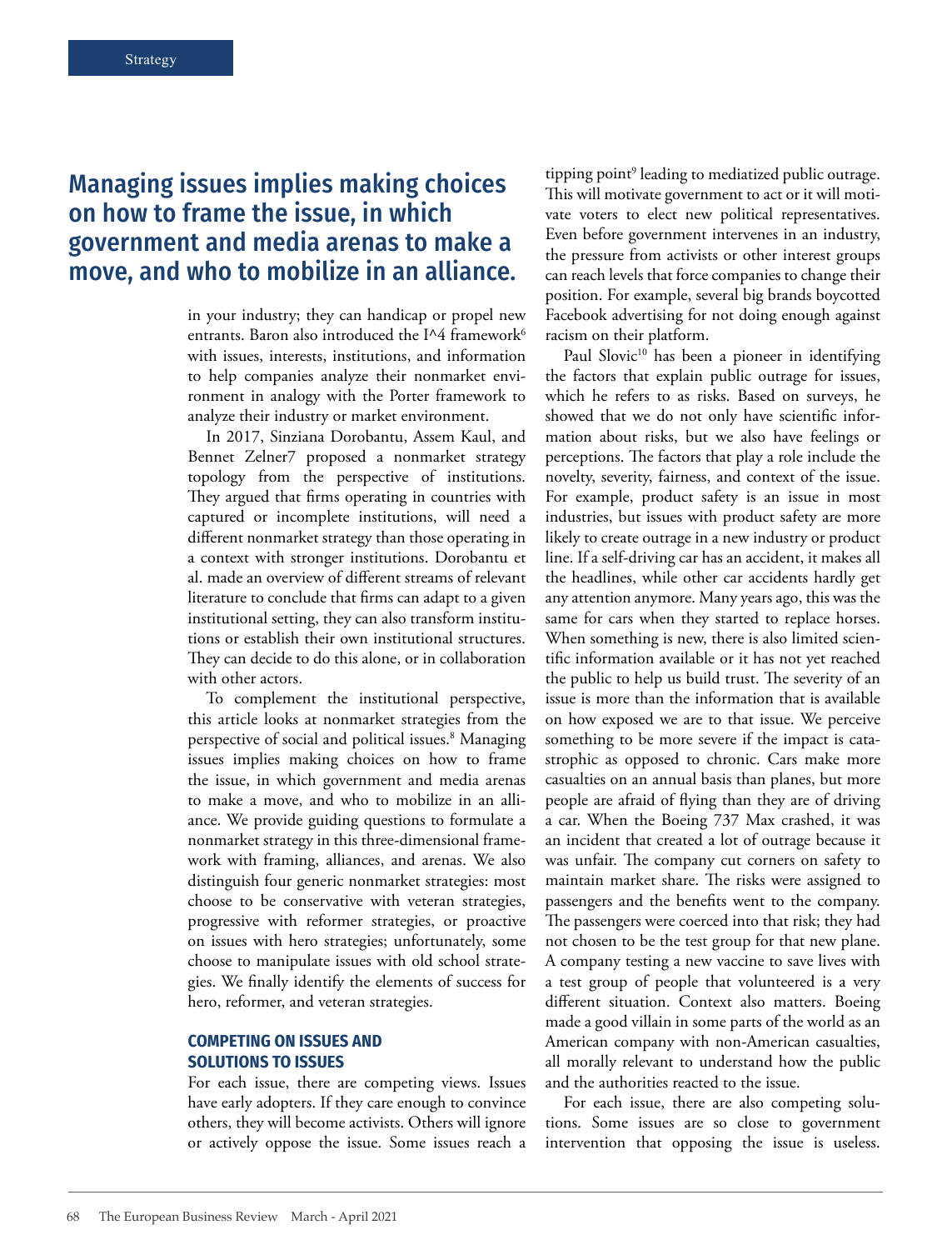Issues are no different from Porter's competitive forces. You can defend your position on issues, but at some point, you either embrace the change or risk becoming obsolete. The tech industry underestimated the public outrage against their practices and overestimated their abilities to influence legislation. The General Data Protection Regulation<sup>11</sup> was ridiculed as red tape produced by the European Union, but it went ahead, and became an inspiration for similar legislation in other parts of the world. The Clean Energy Package<sup>12</sup> had the political objective to create a new deal for energy consumers. Many doubted that this objective could be translated into meaningful legislation. New innovative industry players and citizen cooperatives seized the opportunity. They successfully argued that they are part of the solution and were influential in shaping that legislation. It helped to mainstream their business.

#### **NONMARKET STRATEGY FORMULATION**

Nonmarket strategies are about framing, alliances, and arenas. In what follows, we provide a few guiding questions that can help companies formulate a strategy in this three-dimensional framework. **Framing**

There are many ways to talk about an issue. For example, the effect of greenhouse gas emissions on our planet is an issue that has been framed as climate change and as global warming. Focus groups<sup>13</sup> showed that people are more concerned about global warming than about climate change. Experts might argue that climate change is more accurate than global warming. Climate models also project an increase in the variability of the weather partners with heatwaves and winter storms. Experts often try to be "correct", but the feelings that non-experts have in response to their terminology will not always be neutral.

Framing<sup>14</sup> is indeed about connecting with the feelings of the audience you are trying to persuade. Issues can be connected to universal emotions, or local cultural sensitivities. Framing can also be combined with stories and analogies to make the message stick.15 Complex social and political issues can even be framed with hashtags such as #MeToo and #BlackLivesMatter.

Immature issues are issues that have not yet been framed. Mature issues have established terminology that will be difficult to change. However, mature issues do not necessarily have mature solutions and framing is equally important for the competing solutions. Veterans and reformers will compete with narratives that try to convince government or their voters about their solutions. Solutions can also become highly technical discussions within a bubble of experts closely following a legislative file. Even among these experts, framing will take place.

If we agree on an issue and the best solution to that issue, framing is perceived positively as nudging behaviour in the right direction.<sup>16</sup> Nudging has been used to make us smoke less, eat healthier and take better care of our retirement. If we disagree, framing can be perceived negatively as manipulation. The neutral perspective is that framing is one of the dimensions in which actors compete to advance their interests on an issue. This competition is stronger for issues that are immature; mature issues have established terminology and/or hashtags.

Guiding questions to use framing to communicate effectively:

- Can you tap into universal emotions or cultural sensitivities?
- Can you make use of stories or analogies with other issues to make the message stick?
- Can we simplify the issue into a hashtag?

#### **Alliances**

Big companies or trade associations are powerful because of their size. Too big to fail is a concept we know from the banking and financial services

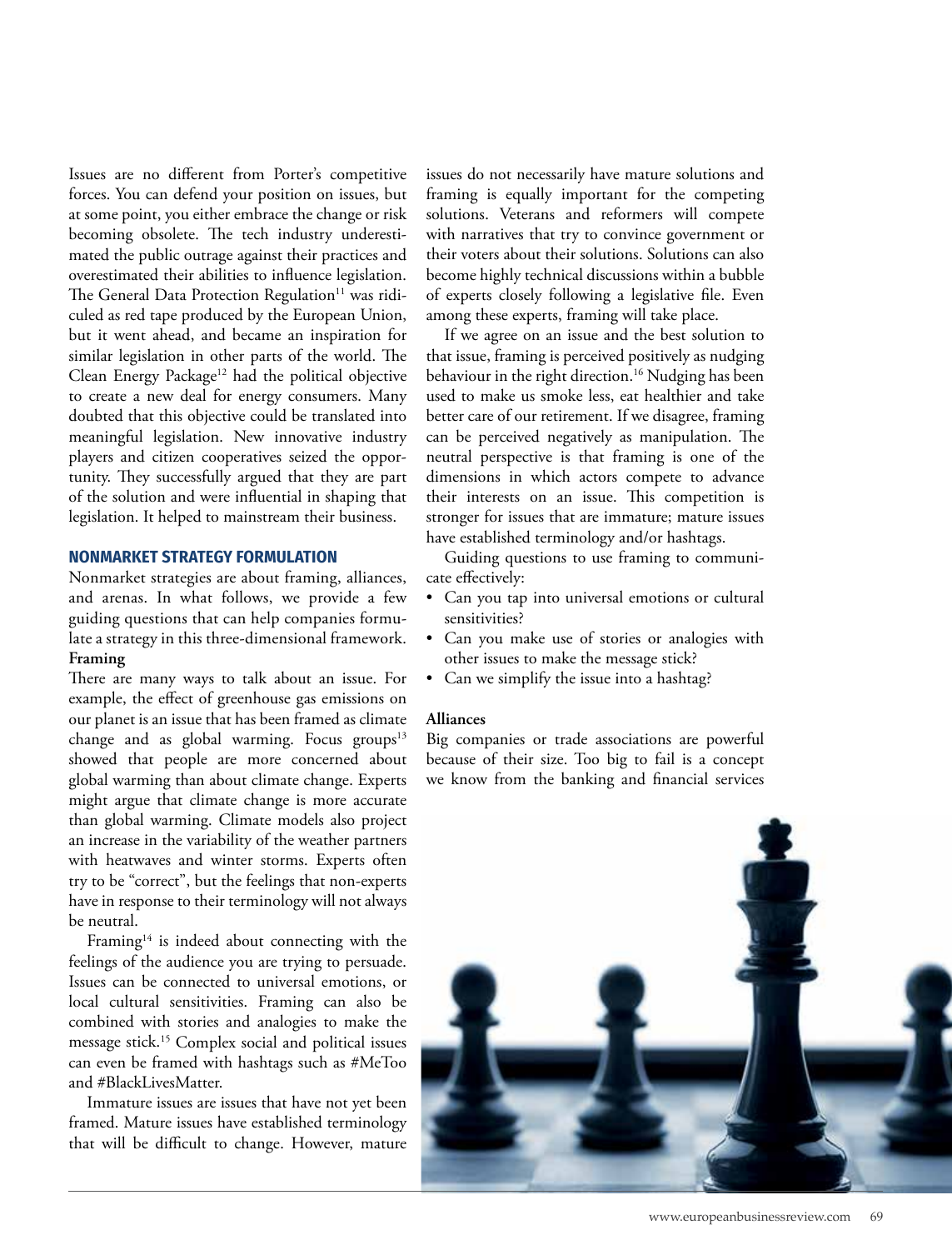industry. Size is politically relevant in market value, employment, and tax revenues. Existing associations are also a source of power. Governments often prefer to listen to associations of companies with common positions. Establishing a new association is costly and takes more time than creating a new working group within an existing association. An established industry with more homogeneous companies, will typically be better represented via associations than a newer industry that is more heterogeneous.

Reputation can enable companies to play above their weight because trust is a source of power. Big companies are not always credible as reformers. Authorities increasingly listen to smaller companies to know how they can stimulate innovation by helping them to compete with the more established players. Trust is a combination of ethical standards and competence. An Edelman survey<sup>17</sup> showed that companies are on average perceived as more competent than NGOs, but with lower ethical standards. This means that companies and NGOs are more trusted if they can form an alliance for some issues.

Influencers can also play a key role. Experts from consultancies, think tanks, and universities can produce studies with facts that inform the debate. They can moderate debates and educate on certain issues. This however requires a proactive approach. Independent experts need time to research an issue before stepping into a heated debate. Their biggest asset is their reputation, which they can lose if they are perceived as biased.

Guiding questions to mobilize powerful alliances:

- Who are the powerful actors whose interests are aligned with yours? Do they provide employment, pay a lot of taxes, or is it their contacts, or reputation that makes them powerful?
- Can you rely on trade associations, or will it be an ad-hoc coalition? Is it opportune to institutionalize the ad-hoc coalition into an issue-specific association?
- Can you involve NGOs and influencers?

#### **Arenas**

There are multiple levels of government from global to local. Governments consist of elected representatives and administrations that support them. They work with consultations, hearings, communications, impact assessments, drafts of legislations, procedures for amendments, and

activities to monitor and enforce implementation. It is important to know where a certain file is being discussed and who are the key people to talk to at each stage of the process. Authorities can be sector specific or issue specific. Sector specific authorities include the banking, transport, water, and health care regulators with mandates to take technical decisions in these sectors. Examples of issue specific authorities include data protection and environment protection agencies, with mandates that cover most sectors.

Relationships and contacts are important to move information at the right time in the relevant arenas, but they will not get you very far if you do not have convincing arguments, backed up by credible evidence. The more technical the administration or agency is, the more the staff will listen to technical arguments as opposed to political arguments. Initiating discussion platforms on issues can help to push them higher on the agenda of governments and can also help to identify opportunities for nonmarket strategies on these issues. This is also the case for working groups initiated by government.

Media has the double role of entertainment and watchdog on issues. Reformer or veteran strategies might be covered by the watchdogs if they have

#### Figure 1: Nonmarket strategy framework



#### Figure 2: generic nonmarket strategies

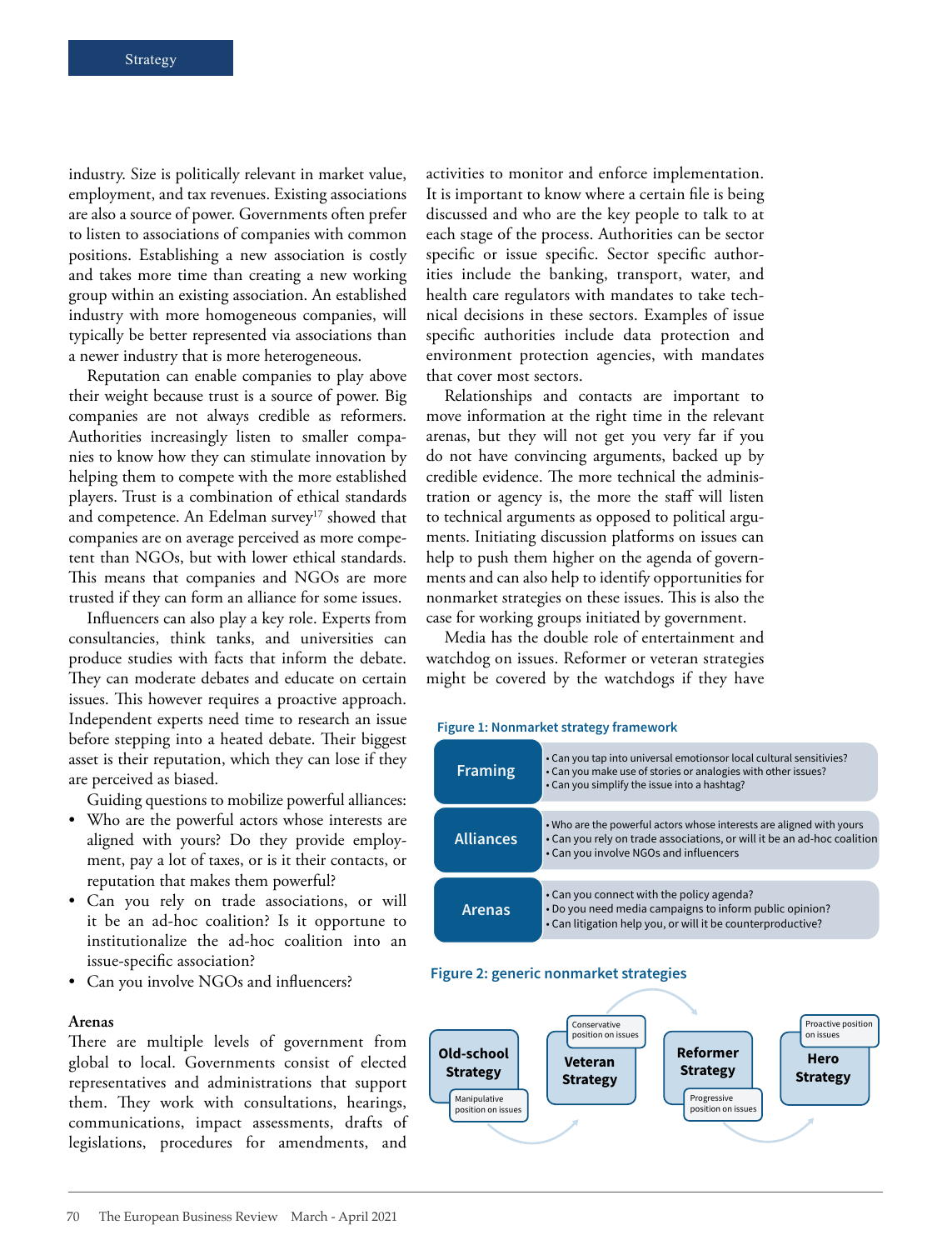a broad enough societal relevance. Old-school or hero strategies also have the potential to reach the popular media with stories of company villains or heroes. Public advocacy campaigns can target specific audiences. They can even target the bubble of experts that are close to the negotiation on a legislative file.

Nonmarket strategies can also involve litigation. Regulatory authorities are often challenged on the scope of their mandate or on the procedures they followed to come to a decision. Litigation can clarify the grey areas in legislation and can therefore also inspire new solutions to issues that have not yet been settled. Some regulators welcome court decisions to create legal certainty, others take it personal that their authority is being challenged. The role of litigation in handling issues is very much context specific.

Guiding questions to move into relevant arenas:

- What is the policy agenda and how can you connect with it to advance your interests on an issue?
- Do you need media campaigns to inform the public opinion? Who to inform and via which media channels can you reach them?
- Can litigation help you, or will it be counterproductive?

# **GENERIC NONMARKET STRATEGIES**

Companies can be manipulative, conservative, progressive, or proactive on issues. The manipulative position should not even be an option but is sometimes chosen anyway. In what follows, we discuss the corresponding nonmarket strategies.

Table 1: elements of success for hero, reformer, and veteran strategies

|           | <b>Hero strategies</b> | <b>Reformer strategies</b>  | <b>Veteran strategies</b> |
|-----------|------------------------|-----------------------------|---------------------------|
| Framing   | Disaster relief        | Solutions                   | Unintended consequences   |
| Alliances | Heroes often go solo   | Issue-specific associations | Industry associations     |
| Arenas    | Authenticity           | Presence                    | Empathy                   |

The old-school strategy is to ignore, minimize or even misinform issues. The tobacco industry lied and deceived the public on the health effects of smoking. The car industry installed software to cheat emission standards for diesel cars. These unethical practices are increasingly investigated and exposed by other actors, such as activists, NGOs, and government agencies. These companies will have their reputation permanently damaged. Even if they try to clean up their act, other actors will be reluctant to be associated with them.

The veteran strategy is the default reaction from incumbents in an industry. It is to acknowledge the issue, but to challenge the solutions. For example, it recently came to light that fish sticks contain more fish in Western than in Eastern Europe. Same difference in quality standards applies to many other products. This caused public outrage in Eastern Europe and a reaction from European Institutions to introduce a ban on what was called dual food standards.<sup>18</sup> The food industry responded by acknowledging that they are against deliberate dual food standards, but a ban would also limit the customization of products in response to local tastes, local ingredients, and regulatory requirements. Another EU

legislative initiative to tax the revenue of digital businesses was challenged by the European industry.<sup>19</sup> They argued that it would hurt them more than global tech firms. Industry on these occasions successfully delayed legislation by identifying politically relevant unintended consequences. The issues did not disappear so it is possible that new solutions will be put on the table in the future. They will continue to be challenged by veterans, but reformers could also emerge that help the authorities to come up with more successful proposals.

A reformer strategy means that the company acknowledges the issue and works with the relevant authorities to find solutions that then change the rules of the game for the whole industry. This is a strategy that can be followed by new entrants and incumbents. Many new entrants operate in a regulatory grey area in conflict with the incumbents and possibly also with the authorities. This is the case for digital platforms like Uber and Airbnb who refuse to be licensed as a taxi or hotel business. This was also the case for several innovative energy players in the EU until the Clean Energy Package shed some light on these grey areas in favour of the new entrants. Incumbents typically start

Relationships and contacts are important to move information at the right time in the relevant arenas, but they will not get you very far if you do not have convincing arguments, backed up by credible evidence.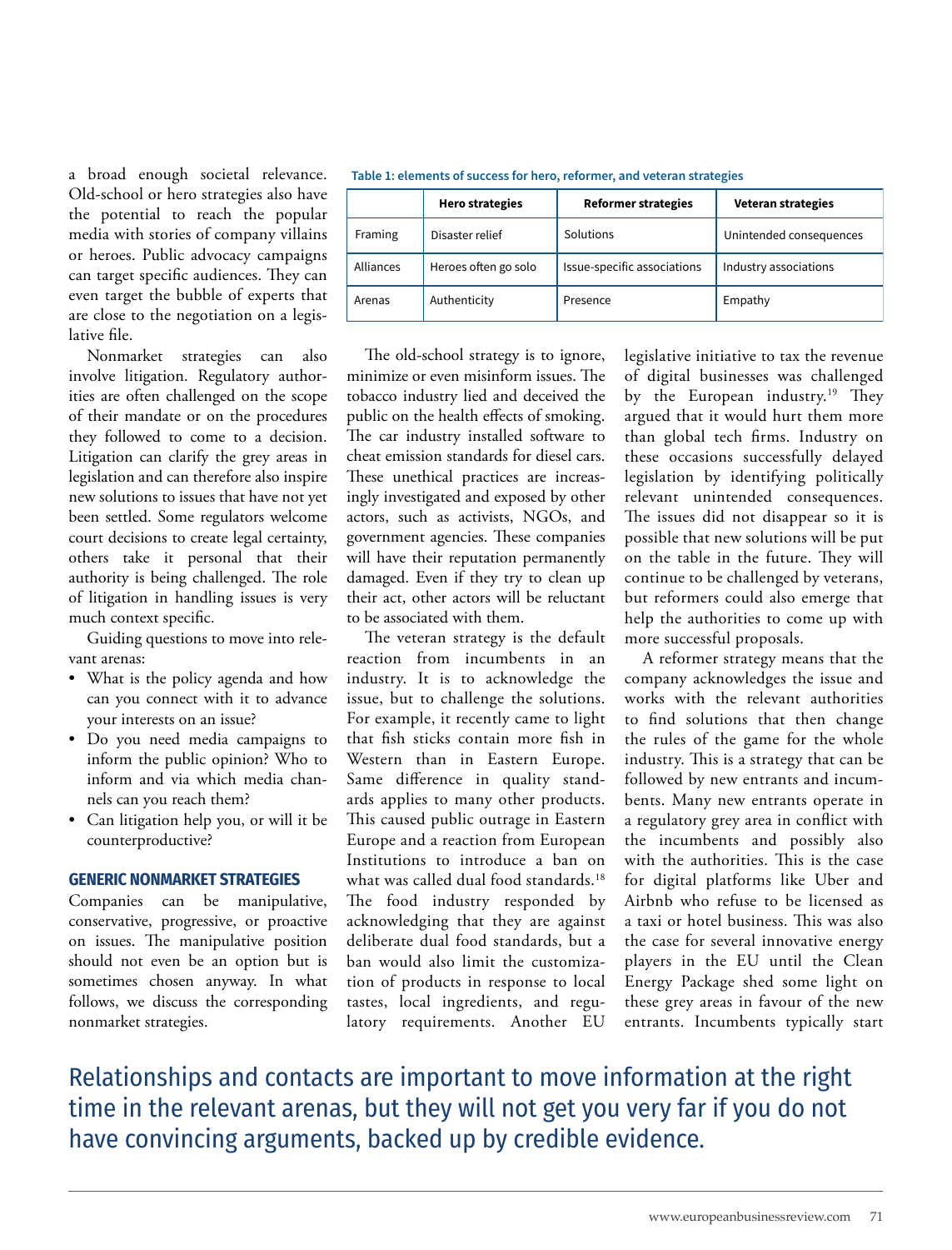

Buyers or suppliers might also join such a coalition if they see new opportunities in an industry that is shaken up by reform.

by opposing new rules in their industry until one of them sees the opportunity to become a reformer. By working with the authorities, the first mover can influence the legislation that rivals are opposing. Proactively applying new rules can also enable learning and provide a cost advantage over rivals when they are forced to follow. Examples include the companies that have been first movers on environmental issues.<sup>20</sup>

A hero strategy means that the company acknowledges the issue and proactively contributes to solving it. Most companies have some activities that are labelled as corporate social responsibility or sustainability. If these activities are chosen strategically to help when it is most needed, using the unique hero skills of the company, it can be very impactful. During COVID-19, luxury brands produced mouth masks to help address shortages. Decathlon's diving masks were turned into respiratory devices for hospitals. Following a request from a doctor in Italy, a 3D-printing start-up designed the interface between the hospital tubes and the mask. Decathlon took the remaining masks off their shelves and made them available to hospitals. Walmart<sup>21</sup> is another company that was applauded for their hero skills when everybody was watching. When Hurricane Katrina hit New Orleans, the authorities failed to reach the area's most affected by floods. Walmart had anticipated what people needed the most and they had the logistic capabilities to reach them.

## **SUCCESSFUL NONMARKET STRATEGIES**

Veterans can typically rely on well-established industry associations, but they have the challenge to effectively communicate about unintended consequences. The nonmarket position of veterans is often weaker than they expect based on their market position and expertise. They also risk becoming frustrated because company experts are not always understood or trusted. Experts tend to lose the sensitivities that others will have when confronted with an issue, which has been referred to as the expert trap.<sup>22</sup> NGOs and influencers might also be reluctant to collaborate with veterans. Empathy is a key ingredient of every successful nonmarket strategy, especially for veterans.

Reformers often underestimate their opportunities in media and government arenas. They need to be more present in these arenas. They are part of the solution so framing is easier, but they have the challenge to create ad-hoc coalitions. Successful ad-hoc coalitions typically organize themselves more permanently into issue-specific associations. These alliances can bring together NGOs, firstmoving incumbents, and new entrants. Buyers or suppliers might also join such a coalition if they see new opportunities in an industry that is shaken up by reform. Smart Energy Europe is an example of an issue specific association of new energy players, first-mover incumbents, and suppliers that worked with the EU authorities on the Clean Energy Package. Fire Safe Europe is an innovative coalition of firefighters, fire experts, and suppliers of firesafe materials to campaign for how the #EUCanBeFireSafe.

Heroes need to be authentic. Every company can donate money for a good cause, but only Walmart had the logistic capacity to help after Hurricane Katrina hit New Orleans; only Decathlon had widely available and relatively cheap masks that could be retrofitted into respiratory devices during the COVID-19 crisis. If what you do is extraordinary and timely, it becomes an interesting story. You will be positively framed by others for helping to relieve a disaster. You will get more positive